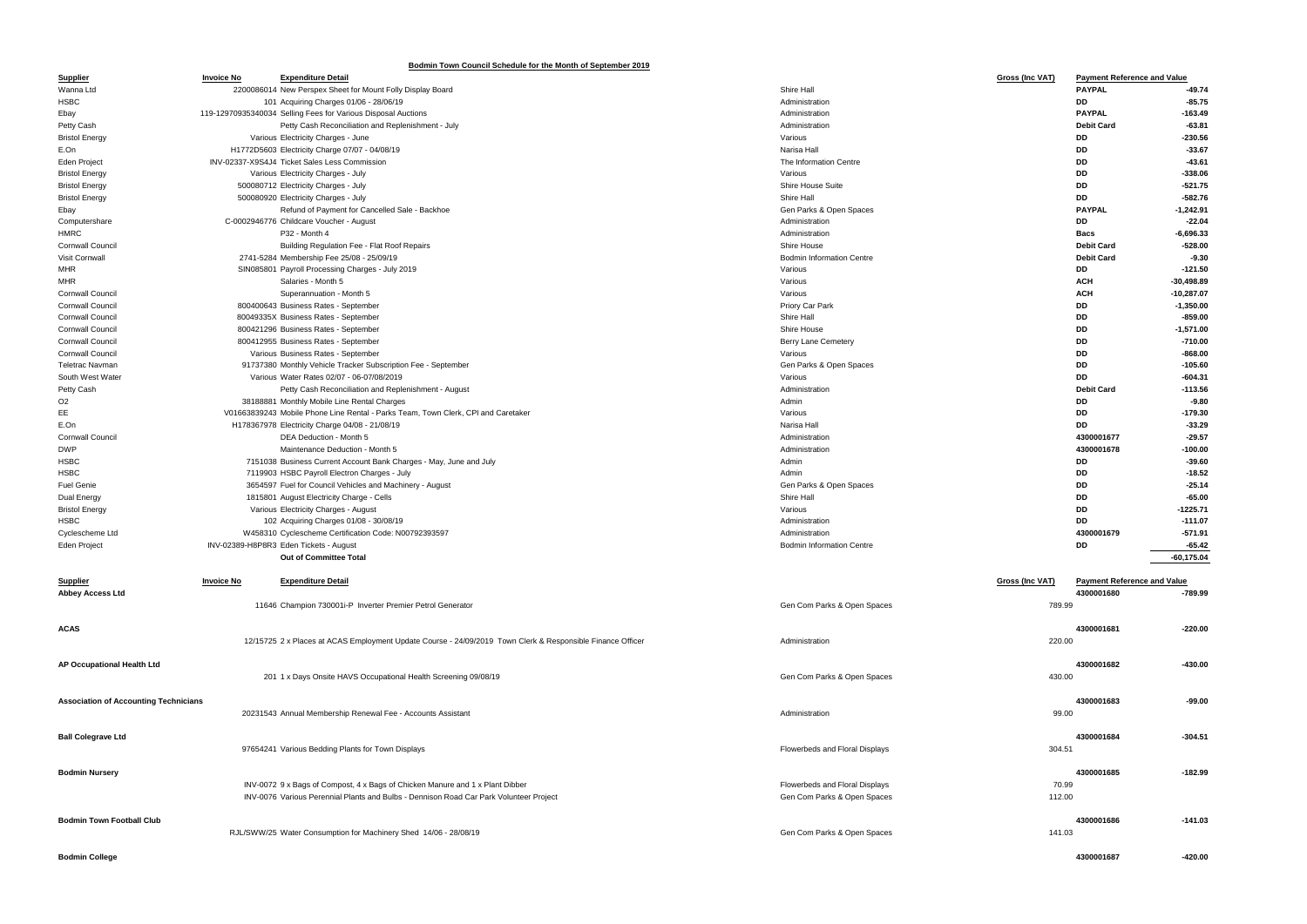|                                               | AC1006309 Printing of Vision Documents                                                                       | General Mayoral & Civic                            | 420.00              |             |
|-----------------------------------------------|--------------------------------------------------------------------------------------------------------------|----------------------------------------------------|---------------------|-------------|
| <b>Brandon Hire</b>                           |                                                                                                              |                                                    | 4300001688          | $-119.67$   |
|                                               | 7142747 1 x Pair of Safety Boots                                                                             | Gen Com Parks & Open Spaces                        | 39.89               |             |
|                                               | 7142746 2 x Pairs of Safety Boots                                                                            | Gen Com Parks & Open Spaces                        | 79.78               |             |
|                                               |                                                                                                              |                                                    |                     |             |
| <b>John Brady Agencies</b>                    | 111516 Items for Resale                                                                                      | <b>Bodmin Town Museum</b>                          | 4300001689<br>34.56 | $-34.56$    |
|                                               |                                                                                                              |                                                    |                     |             |
| <b>Buglife Services</b>                       |                                                                                                              |                                                    | 4300001690          | $-468.00$   |
|                                               | 105 1 x Days Bug Hunt Event - 3 x Sessions 30/08/19                                                          | Gen Com Parks & Open Spaces                        | 468.00              |             |
| <b>City Electrical Factors Ltd</b>            |                                                                                                              |                                                    | 4300001691          | $-34.37$    |
|                                               | BOD/250145 6 x 6w LED Candle and 2 x 16w 2Pin Light Bulbs                                                    | Shire House Complex                                | 34.37               |             |
| <b>Classic Fire Ltd</b>                       |                                                                                                              |                                                    | 4300001692          | $-360.00$   |
|                                               | 27487 Annual Fire Alarm Contract Renewal                                                                     | Shire Hall                                         | 360.00              |             |
| <b>Cornwall Council</b>                       |                                                                                                              |                                                    | 4300001693          | $-1858.04$  |
|                                               | 98278377 Legal Fees Relating to Various Matters - June                                                       | Various                                            | 448.88              |             |
|                                               | 98278666 15x Seagull Sacks for Resale                                                                        | <b>Bodmin Information Centre</b>                   | 45.00               |             |
|                                               | 98279550 Legal Fees Relating to Various Matters - July                                                       | Various                                            | 1364.16             |             |
| <b>Cormac Solutions Ltd</b>                   |                                                                                                              |                                                    | 4300001694          | $-10584.18$ |
|                                               | IN089581 Cleaning Contract Services - July                                                                   | <b>Priory Toilets</b>                              | 772.76              |             |
|                                               | IN089759 Cleaning Contract Services - July                                                                   | <b>Fair Park Toilets</b>                           | 628.31              |             |
|                                               | IN089580 Cleaning Contract Services - July                                                                   | <b>Higher Bore Street Toilets</b>                  | 628.31              |             |
|                                               | IN090174 Installation of 2 x Agility Trails Play Equipment                                                   | Fair Park (Play Area)/Priory Park (Play Area)      | 8554.80             |             |
|                                               |                                                                                                              |                                                    |                     |             |
| <b>Corserv Ltd</b>                            |                                                                                                              |                                                    | 4300001695          | $-367.66$   |
|                                               | IG0000460 Fuel for Council Vehicles and Machinery - 29/07 -25/08/19                                          | Gen Com Parks & Open Spaces                        | 367.66              |             |
| <b>Cornwall Environmental Consultants Ltd</b> |                                                                                                              |                                                    | 4300001696          | $-1554.00$  |
|                                               | 10976 Concept Landscape Design at Old Tennis Courts Site                                                     | Gen Com Parks & Open Spaces                        | 1554.00             |             |
|                                               |                                                                                                              |                                                    |                     |             |
| <b>Countryside Jobs Service</b>               | 19729 Advertising of Parks Team Vacancy                                                                      | Administration                                     | 4300001697          | $-76.80$    |
|                                               |                                                                                                              |                                                    | 76.80               |             |
| E.On - Unmetered supplies                     |                                                                                                              |                                                    | 4300001698          | -94.70      |
|                                               | H178C0F92D Electricity Charges for Street Lighting - August                                                  | Priory Park/Fair Park                              | 94.70               |             |
| <b>Fenland Leisure Products Ltd</b>           |                                                                                                              |                                                    | 4300001699          | $-48.00$    |
|                                               | SIN032615 4 x Shackle & Bush Assemblies - Nest Swing Seat Repairs                                            | Lower Midway Road (Play Area)                      | 48.00               |             |
|                                               |                                                                                                              |                                                    |                     |             |
| <b>Ricoh UK Ltd</b>                           |                                                                                                              |                                                    | 4300001700          | $-346.86$   |
|                                               | 101437193 Quarterly Photocopier Leasing Charges<br>101434642 Quarterly Photocopier Leasing and Usage Charges | <b>Bodmin Information Centre</b><br>Administration | 200.42<br>146.44    |             |
|                                               |                                                                                                              |                                                    |                     |             |
| Jewson Limited                                |                                                                                                              |                                                    | 4300001701          | $-103.95$   |
|                                               | 3630/00131364 2.5L Black Metal Paint and 2L of White Spirit - Bench Refurbishment                            | <b>Street Furniture</b>                            | 70.49               |             |
|                                               | 3630/00131642 200 x Speed Drive Screws and 1 x Sheet of Shuttering Plywood - Vandalism Repairs               | <b>Fair Park Toilets</b>                           | 33.46               |             |
| <b>Kestrel Guards</b>                         |                                                                                                              |                                                    | 4300001702          | $-276.00$   |
|                                               | 285860 Guard Cover for Room Hire - Bingo 09/08/19                                                            | Shire House Complex                                | 30.00               |             |
|                                               | 285875 Evening Guard Patrols - 09 & 10/08/19                                                                 | Narisa Hall                                        | 14.40               |             |
|                                               | 286023 Evening Guard Patrols - 16 & 17/08/19                                                                 | Narisa Hall                                        | 14.40               |             |
|                                               | 286043 Guard Cover for Room Hire - Bingo 16/08/19                                                            | Shire House Complex                                | 56.40               |             |
|                                               | 286453 Daily Guard Patrols - Week Ending 25/08/19 ( Circus Visit) and Evening Guard Patrols 23 & 24/08/19    | Fair Park/Narisa Hall                              | 57.60               |             |
|                                               | 286424 Guard Cover for Room Hire - Bingo 23/08/19                                                            | Shire House Complex                                | 30.00               |             |
|                                               | 286768 Evening Guard Patrols - 30 & 31/08/19                                                                 | Narisa Hall                                        | 14.40               |             |
|                                               | 286837 Guard Cover for Room Hire - Bingo 30/08/19                                                            | Shire House Complex                                | 30.00               |             |
|                                               | 287070 Evening Guard Patrols - 06 & 07/09/19                                                                 | Narisa Hall                                        | 14.40               |             |
|                                               | 287575 Evening Guard Patrols - 13 & 14/09/20                                                                 | Narisa Hall                                        | 14.40               |             |
| <b>Mason Kings</b>                            |                                                                                                              |                                                    | 4300001703          | $-1622.84$  |
|                                               | 434312 400 Mile Service of John Deere 4066R Tractor                                                          | Gen Com Parks & Open Spaces                        | 994.41              |             |
|                                               | 434354 250 Mile service of John Deere 4066R Tractor                                                          | Gen Com Parks & Open Spaces                        | 628.43              |             |

|             |            | 420.00                                                                                 |
|-------------|------------|----------------------------------------------------------------------------------------|
| $-119.67$   | 4300001688 | 39.89<br>79.78                                                                         |
| $-34.56$    | 4300001689 | 34.56                                                                                  |
| $-468.00$   | 4300001690 | 468.00                                                                                 |
| $-34.37$    | 4300001691 | 34.37                                                                                  |
| $-360.00$   | 4300001692 | 360.00                                                                                 |
| -1858.04    | 4300001693 | 448.88<br>45.00<br>1364.16                                                             |
| $-10584.18$ | 4300001694 | 772.76<br>628.31<br>628.31<br>8554.80                                                  |
| $-367.66$   | 4300001695 | 367.66                                                                                 |
| $-1554.00$  | 4300001696 | 1554.00                                                                                |
| $-76.80$    | 4300001697 | 76.80                                                                                  |
| $-94.70$    | 4300001698 | 94.70                                                                                  |
| $-48.00$    | 4300001699 | 48.00                                                                                  |
| $-346.86$   | 4300001700 | 200.42<br>146.44                                                                       |
| $-103.95$   | 4300001701 | 70.49<br>33.46                                                                         |
| $-276.00$   | 4300001702 | 30.00<br>14.40<br>14.40<br>56.40<br>57.60<br>30.00<br>14.40<br>30.00<br>14.40<br>14.40 |
| $-1622.84$  | 4300001703 | 994.41<br><b>628 13</b>                                                                |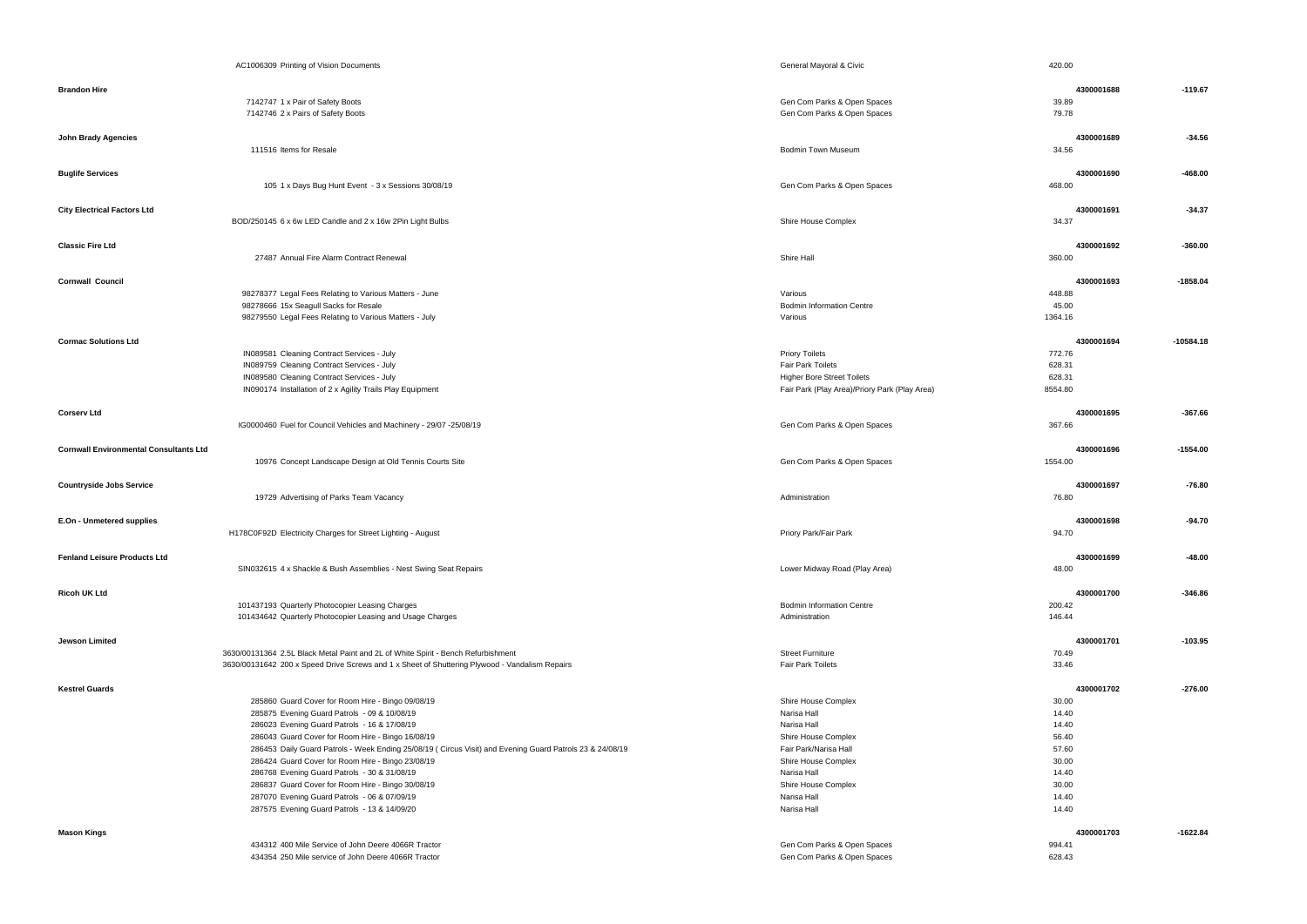| <b>Stephanie Meads</b>                    |                                                                                                                                           |                                                 | 4300001704 | $-225.00$  |
|-------------------------------------------|-------------------------------------------------------------------------------------------------------------------------------------------|-------------------------------------------------|------------|------------|
|                                           | 111 Museum Curatorial Support Services 01/04 - 30/06/19                                                                                   | <b>Bodmin Town Museum</b>                       | 225.00     |            |
|                                           |                                                                                                                                           |                                                 |            |            |
|                                           |                                                                                                                                           |                                                 |            | $-272.51$  |
| <b>Microtest</b>                          |                                                                                                                                           |                                                 | 4300001705 |            |
|                                           | 96171 Office Phone and Broadband Charges 07/09 - 06/10/19                                                                                 | Administration                                  | 57.59      |            |
|                                           | 96169 18 x Voice Cloud Licence Fees 18/09 - 17/10/19                                                                                      | Administration                                  | 214.92     |            |
|                                           |                                                                                                                                           |                                                 |            |            |
| <b>Occupational Health South West</b>     |                                                                                                                                           |                                                 | 4300001706 | $-330.00$  |
|                                           | 7007 HAVS Occupational Health Referral Assessments 2 x Parks Team                                                                         | Gen Com Parks & Open Spaces                     | 330.00     |            |
|                                           |                                                                                                                                           |                                                 |            |            |
| Ocean Star Media Ltd                      |                                                                                                                                           |                                                 | 4300001707 | $-60.00$   |
|                                           | SI-93 1 x Years Advertising on Explore Days Out Website                                                                                   | <b>Bodmin Town Museum</b>                       | 60.00      |            |
|                                           |                                                                                                                                           |                                                 |            |            |
| <b>Officesmart</b>                        |                                                                                                                                           |                                                 | 4300001708 | $-475.66$  |
|                                           | 74326 1x Soft Shell Jacket with BTC Logo                                                                                                  | Gen Com Parks & Open Spaces                     | 34.74      |            |
|                                           | 74327 2 x Boxes of White A4 Paper, 1 x Ream of White A3 Paper and 100 x Treasury Tags                                                     | Administration                                  | 46.51      |            |
|                                           | 74152 100 x A4 Laminating Pouches, 4 x Reams of A4 White Paper, 6 x Rolls of Parcel Tape, 25 x Transfer Folders & 150 x Plasters          | Shire House Complex/Bodmin Town Museum          | 65.36      |            |
|                                           | 74368 12 x Post It Notes                                                                                                                  | Administration                                  | 16.90      |            |
|                                           | 74421 1x Hi-Vis Waterproof Trouser                                                                                                        | Gen Com Parks & Open Spaces                     | 11.40      |            |
|                                           | 74367 1x Wall Planner                                                                                                                     | Poorsfield                                      | 4.78       |            |
|                                           | 74510 8 x Boxes of Refuse Sacks                                                                                                           |                                                 |            |            |
|                                           |                                                                                                                                           | Gen Com Parks & Open Spaces                     | 220.03     |            |
|                                           | 74892 1 x Monitor Riser, 2 x Lilac A4 White, 1 x A4 Diary, 18 x Post It Notes                                                             | Administration                                  | 75.94      |            |
|                                           |                                                                                                                                           |                                                 |            |            |
| <b>Phoenix Print (Bodmin) Ltd</b>         |                                                                                                                                           |                                                 | 4300001709 | $-108.00$  |
|                                           | 33191 1 x Car Park and 1 x Bike Hire Banners                                                                                              | Priory Car Park                                 | 108.00     |            |
|                                           |                                                                                                                                           |                                                 |            |            |
| <b>PHS Washrooms</b>                      |                                                                                                                                           |                                                 | 4300001710 | $-744.66$  |
|                                           | 66965211 Annual Renewal Fee for Supply and Servicing of 2 x 5L Sharps Bins                                                                | <b>Fair Park Toilets</b>                        | 212.76     |            |
|                                           | 66965210 Annual Renewal Fee for Supply and Servicing of 2 x 5L Sharps Bins                                                                | <b>Higher Bore Street Toilets</b>               | 212.76     |            |
|                                           | 66965209 Annual Renewal Fee for Supply and Servicing of 3 x 5L Sharps Bins                                                                | Priory Car Park                                 | 319.14     |            |
|                                           |                                                                                                                                           |                                                 |            |            |
| <b>Reach Publishing Services Limited</b>  |                                                                                                                                           |                                                 | 4300001711 | $-41.76$   |
|                                           | 4903181 Advertising of AGM in Cornish Guardian                                                                                            |                                                 | 41.76      |            |
|                                           |                                                                                                                                           | Bodmin Town Museum                              |            |            |
|                                           |                                                                                                                                           |                                                 |            |            |
| <b>RTP Surveyors Ltd</b>                  |                                                                                                                                           |                                                 | 4300001712 | $-300.00$  |
|                                           | INV021635 Drawing up Specification of Fair Park Toilet Refurbishment Specification 01/07 - 30/08/19                                       | <b>Fair Park Toilets</b>                        | 300.00     |            |
|                                           |                                                                                                                                           |                                                 |            |            |
| <b>SSE Contracting Ltd</b>                |                                                                                                                                           |                                                 | 4300001713 | $-178.20$  |
|                                           | SHE889968 Quarterly Routine Maintenance of Street Lighting                                                                                | Gen Com Parks & Open Spaces                     | 178.20     |            |
|                                           |                                                                                                                                           |                                                 |            |            |
| G4S Cash Solutions (UK) Limited           |                                                                                                                                           |                                                 | 4300001714 | $-495.36$  |
|                                           | 2353356 Cash Collection and Processing Charges - October                                                                                  | Priory Car Park                                 | 495.36     |            |
|                                           |                                                                                                                                           |                                                 |            |            |
| <b>SUEZ Recycling and Recovery UK Ltd</b> |                                                                                                                                           |                                                 | 4300001715 | $-96.54$   |
|                                           | 31641710 Trade and Recycling Waste Collections - August                                                                                   | Shire House Complex                             | 96.54      |            |
|                                           |                                                                                                                                           |                                                 |            |            |
| <b>South West Loos</b>                    |                                                                                                                                           |                                                 | 4300001716 | $-52.80$   |
|                                           | 39384 Hire of Portable Toilet Unit and 2 x Service Visits                                                                                 | Poorsfield                                      |            |            |
|                                           |                                                                                                                                           |                                                 | 52.80      |            |
|                                           |                                                                                                                                           |                                                 |            |            |
| Spot On Supplies Itd                      |                                                                                                                                           |                                                 | 4300001717 | $-126.50$  |
|                                           | 21475895 15 x Packs of Hand Towels, 12 x Packs of Mini Jumbo Toilet Rolls, 6 x Antibac Sprays and 2 x Air Freshener Refills               | Shire House Complex                             | 74.54      |            |
|                                           | 21476231 12 x Automatic Air Freshener Refills                                                                                             | Shire House Complex                             | 51.96      |            |
|                                           |                                                                                                                                           |                                                 |            |            |
| <b>Steve Andrews Tyres Ltd</b>            |                                                                                                                                           |                                                 | 4300001718 | $-20.00$   |
|                                           | BO0000054916 1 x Tyre Puncture Repair - Peugeot Boxer                                                                                     | Gen Com Parks & Open Spaces                     | 20.00      |            |
|                                           |                                                                                                                                           |                                                 |            |            |
| <b>Tinten on Farm Composting Ltd</b>      |                                                                                                                                           |                                                 | 4300001719 | $-471.22$  |
|                                           | SI-8703 4 x Loads of Green Waste for Recycling                                                                                            | <b>Priory Park</b>                              | 201.48     |            |
|                                           | SI-8774 1 x Load of Green Waste for Recycling                                                                                             | <b>Priory Park</b>                              | 44.69      |            |
|                                           | SI-8798 5 x Loads of Green Waste for Recycling                                                                                            | <b>Priory Park</b>                              | 225.05     |            |
|                                           |                                                                                                                                           |                                                 |            |            |
| <b>Tudor Environmental</b>                |                                                                                                                                           |                                                 | 4300001720 | $-2332.42$ |
|                                           |                                                                                                                                           |                                                 |            |            |
|                                           | IN0030234 1x Medium Husqvarna Helmet and 3 x Chainsaw Gloves                                                                              | Gen Com Parks & Open Spaces                     | 127.61     |            |
|                                           | IN0030392 1 x Safety Boots, 1 x Secateurs Holster, 4 x Box of Nitrile Gloves, 200ml Oil, 6 x Stop/Go Boards & 9 x Road Ahead Closed Signs | Community Promotions/Gen Com Parks& Open Spaces | 683.22     |            |
|                                           | IN0032327 1 x Wheel Barrow, 1 x Dustpan/Brush, 2 x Forks, 1 x Budding Knife, 2 x Buckets, 1 x Hedging Shears & 1x Bypass Loopers          | Gen Com Parks & Open Spaces                     | 250.27     |            |
|                                           | IN0033817 2 x Flamstor Cabinets, 2 x Man at Work Signs and 1 x Hazard Warning Sign                                                        | Gen Com Parks & Open Spaces                     | 1271.32    |            |

|        | 4300001704 | $-225.00$  |
|--------|------------|------------|
| 225.00 |            |            |
|        |            |            |
|        | 4300001705 | $-272.51$  |
| 57.59  |            |            |
| 214.92 |            |            |
|        |            |            |
|        | 4300001706 |            |
|        |            | $-330.00$  |
| 330.00 |            |            |
|        |            |            |
|        | 4300001707 | $-60.00$   |
| 60.00  |            |            |
|        |            |            |
|        | 4300001708 | $-475.66$  |
| 34.74  |            |            |
| 46.51  |            |            |
| 65.36  |            |            |
| 16.90  |            |            |
| 11.40  |            |            |
| 4.78   |            |            |
| 220.03 |            |            |
| 75.94  |            |            |
|        |            |            |
|        | 4300001709 | $-108.00$  |
| 108.00 |            |            |
|        |            |            |
|        | 4300001710 | $-744.66$  |
|        |            |            |
| 212.76 |            |            |
| 212.76 |            |            |
| 319.14 |            |            |
|        |            |            |
|        | 4300001711 | $-41.76$   |
| 41.76  |            |            |
|        |            |            |
|        | 4300001712 | $-300.00$  |
| 300.00 |            |            |
|        |            |            |
|        | 4300001713 | $-178.20$  |
| 178.20 |            |            |
|        |            |            |
|        | 4300001714 | -495.36    |
| 495.36 |            |            |
|        |            |            |
|        | 4300001715 | $-96.54$   |
| 96.54  |            |            |
|        |            |            |
|        | 4300001716 | $-52.80$   |
| 52.80  |            |            |
|        |            |            |
|        | 4300001717 | $-126.50$  |
| 74.54  |            |            |
| 51.96  |            |            |
|        |            |            |
|        | 4300001718 | $-20.00$   |
|        |            |            |
| 20.00  |            |            |
|        |            |            |
|        | 4300001719 | $-471.22$  |
| 201.48 |            |            |
| 44.69  |            |            |
| 225.05 |            |            |
|        |            |            |
|        | 4300001720 | $-2332.42$ |
| 127.61 |            |            |
| 683.22 |            |            |
| 250.27 |            |            |
|        |            |            |